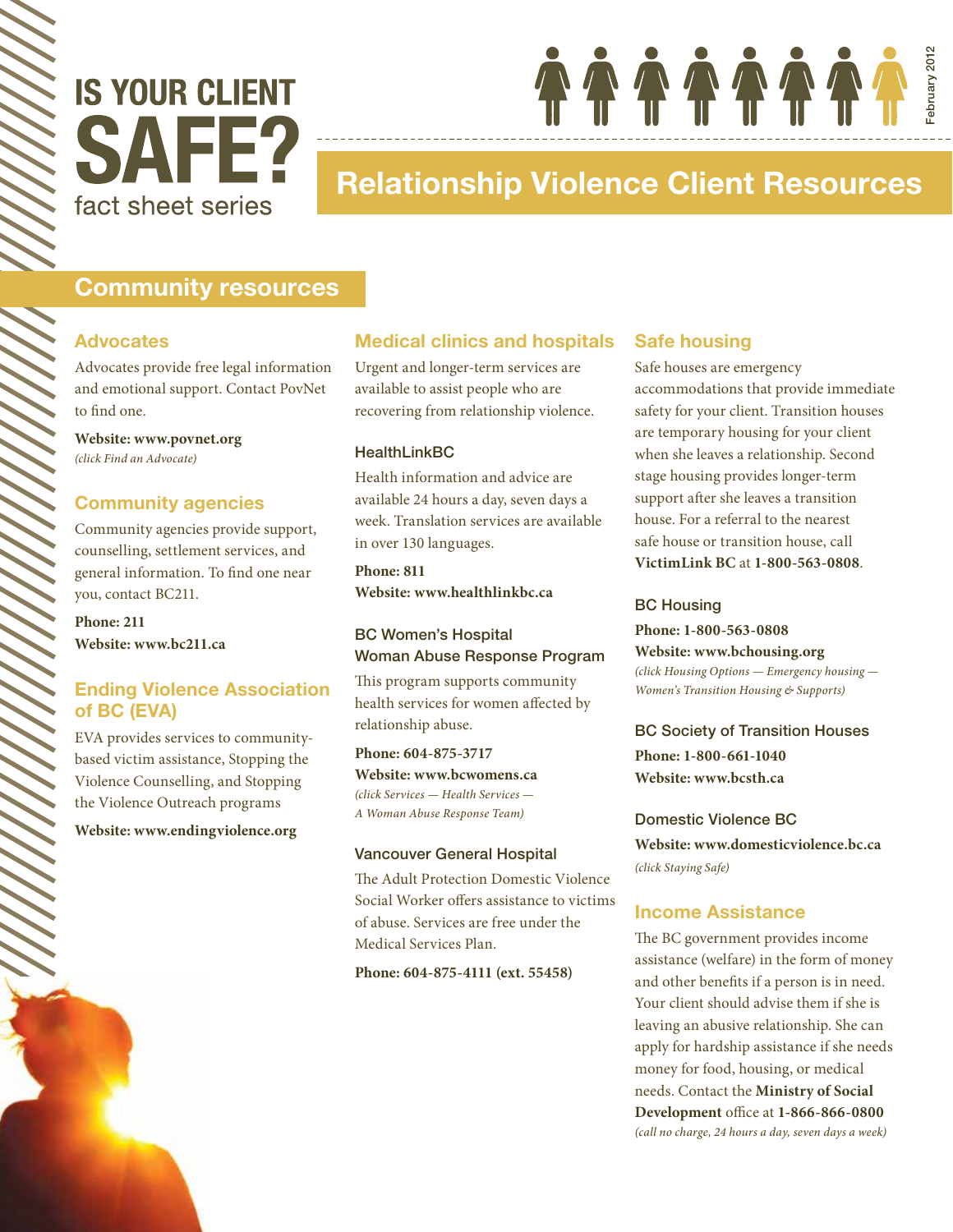# **IS YOUR CLIENT** SAFF? fact sheet series



Resources to help your client with non-legal issues

## Victim Services

Victim service workers provide services such as safety planning; emotional support; justice system information; support for going to criminal court, to the police, or to other related appointments; and referrals to counselling and other services.

#### Community-Based Victim Assistance Programs

These programs provide information, advocacy, and support specifically for women survivors of violence in relationships, childhood abuse, or sexual assault.

#### Crime Victim Assistance Program

Financial benefits are provided to assist victims, immediate family members, and certain witnesses in dealing with the effects of violent crime.

#### Stopping the Violence Counselling Programs

Counselling services for women survivors/victims of relationship violence, childhood abuse, or sexual assault.

#### Outreach and Multicultural Outreach Services Programs

Services offered include counselling for women, referrals to community services, local transportation, court accompaniment, and advocacy. Programs are provided in over 20 languages.

#### Victim Safety Unit

Provides notification to victims about the status of an accused person or offender, as well as support for victims going to court.

For specific services and programs in your community, contact **VictimLink BC** *(see above, under Safe housing).*

# Publications and online resources

Print and online information about relationship violence and abuse is available from the following organizations.

#### Battered Women's Support **Services**

- *Toolkit for Immigrant Women Working with a Lawyer*
- *Violence Against Women and the Law*

#### **Website: www.bwss.org**

*(under Resources, click Publications)*

#### Ending Violence Association of BC

*Assisting with Developing Safety Plans — Using Checklists*

**Website: www.endingviolence.org** *(click publications)*

#### Government of Canada

Family Violence publications **Website: www.phac-aspc.gc.ca** *(click Reports & Publications — Family Violence)*

### Legal Services Society

Abuse & family violence publications at **www.legalaid.bc.ca/publications** including:

- *Live Safe End Abuse Fact Sheets*
- *Surviving Relationship Violence and Abuse* (booklet)

Family Law in BC website **Website: www.familylaw.lss.bc.ca** *(click Fact sheets — Abuse & family violence)*

#### Ministry of Justice

Victim Services publications and information sheets.

**Website: www.gov.bc.ca/justice**  *(click Victim Services — Publications and Information Sheets)*

#### Spot the Signs

*Safety Planning for Women Who Are Abused* **Website: www.spotthesigns.ca** *(click Spot the Signs)*

#### Vancouver Coastal Health Domestic Violence Service

- *Domestic Violence Resource Card*
- *Help for Victims of Domestic Violence*
- *Leaving Domestic Violence Safety Planning Checklist*

#### **Website: www.vch.ca**

*(Under Locations & Services, click Find Services; then search by "Domestic Violence Service" in Vancouver, click Links, for related information)*

## Victim Services in BC

2011 Directory **Website: www.gov.bc.ca/justice** *(click Victim Services — Directory of Victim Service and Violence Against Women Programs)*